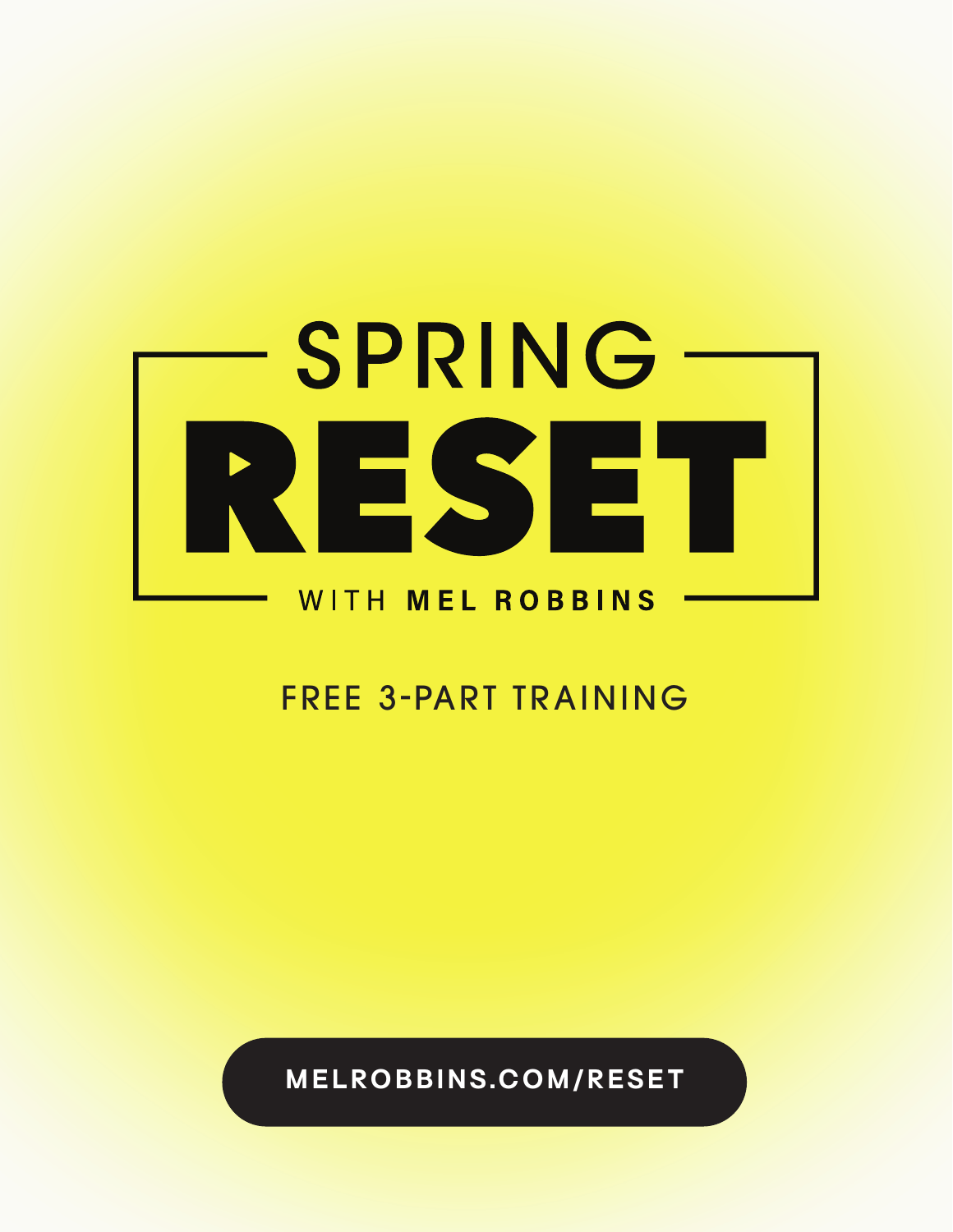

## FREE 3-PART TRAINING

**MELROBBINS.COM/RESET**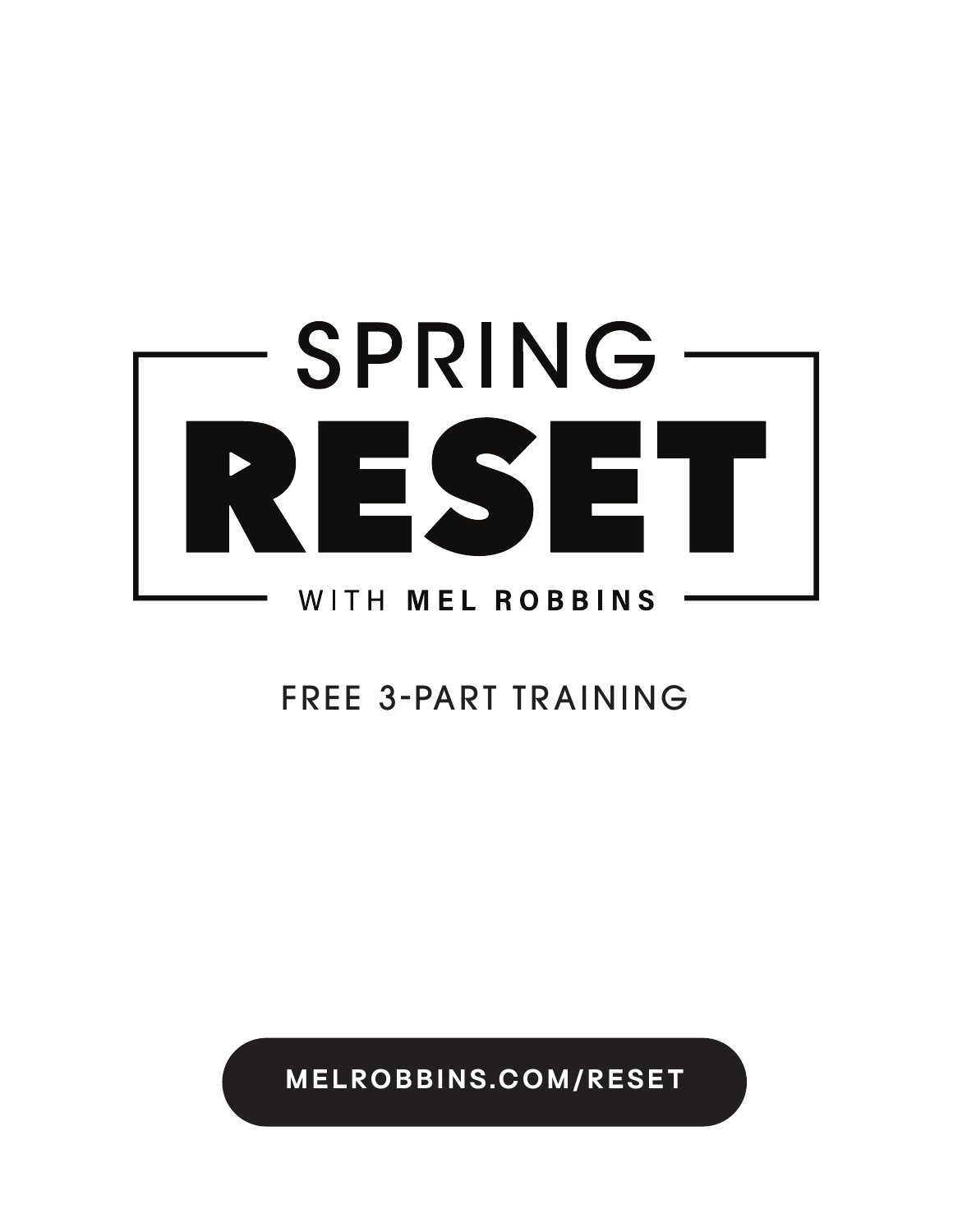

# HEY THERE!

I'm so excited that you're here to get a powerful reset. In this free 3-part training, I'm going to help inspire and empower you to launch this next chapter of your life.

This workbook contains exercises that will help you deepen your learning and apply everything you'll learn in the training videos in your own life.

To get the most from this 3-part training, here's what I recommend you do:



#### **PRINT THIS WORKBOOK**

Before you start watching, print out a copy of this workbook! If you don't have a printer, you can write your answers down in a notebook, but I know you'll get even more from this training by doing these exercises.

#### **WATCH THE VIDEOS 2**

You may be tempted to jump right into this workbook before you watch the videos. But, this workbook is designed to be a companion to the 3 free training videos! After you watch each video is the best time to go deep in your workbook.

#### **SHARE WHAT YOU'RE LEARNING IN THE COMMENTS 3**

My team and I are watching and love hearing about your insights and breakthroughs. You can find the comments section below the videos on the training page! Plus, what you share inspires the other people doing this reset with you.

#### **TAKE THIS TRAINING WITH A FRIEND 4**

Research shows that having a community increases your accountability and deepens your learning. Share the link melrobbins.com/reset with your friends, family, team, and coworkers to take this experience one level deeper!

I'm so glad you're here. Now, flip the page for an exercise you can do right now before you watch Training #1.

Xo, Mel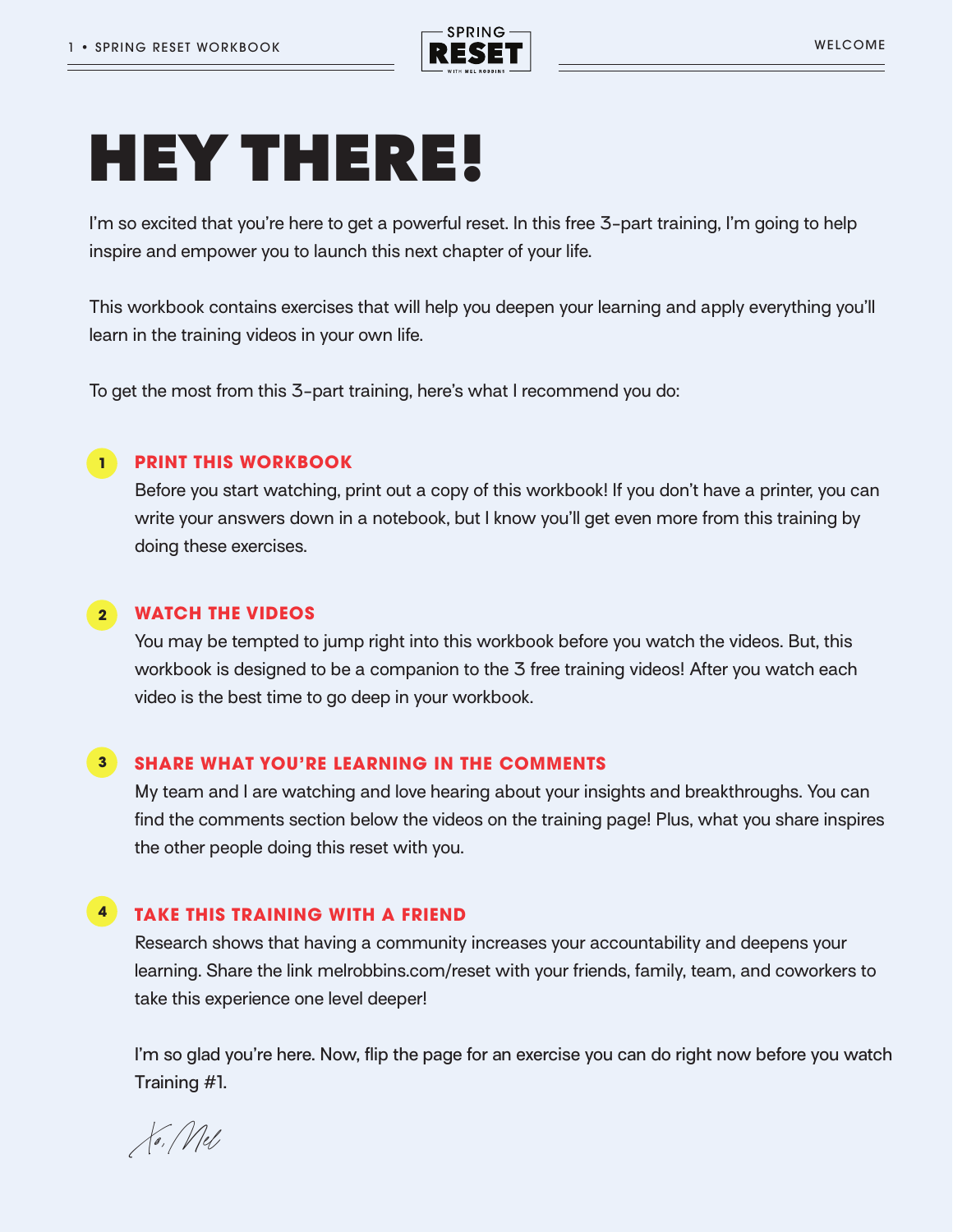

## **BEFORE YOU WATCH TRAINING 1, ANSWER THESE TWO QUESTIONS:**

Why did you sign up for this training?

List the areas of your life in which you feel like you need a reset:

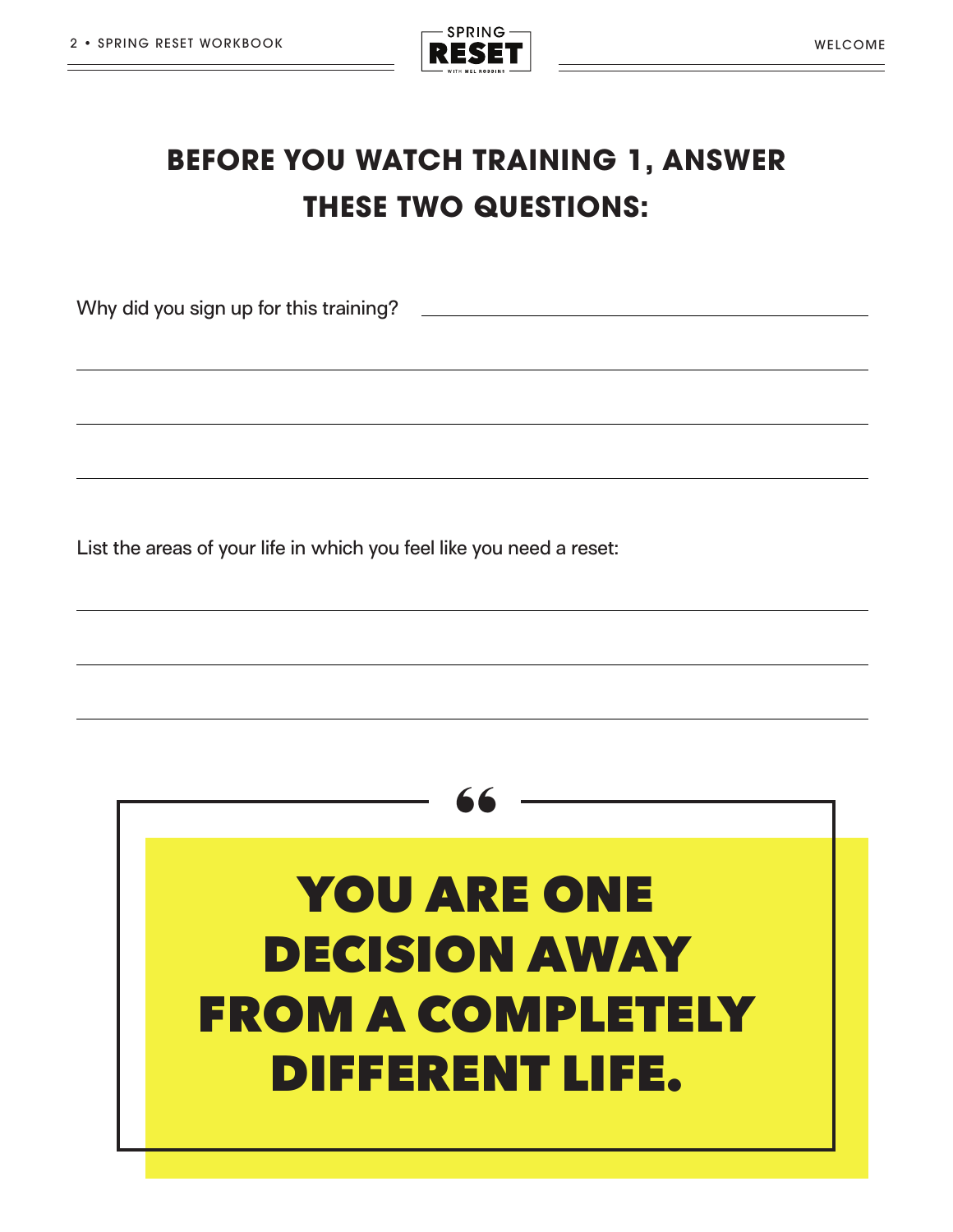

## TRAINING 1

In Training 1, I asked you a series of questions. After you watch the video (or while watching it), write down your answers:

How are you doing? For real?

Go deeper into this question with one of my favorite tools, **The Fuel Gauge.**

### **You are going to look at 4 key areas of your life:**

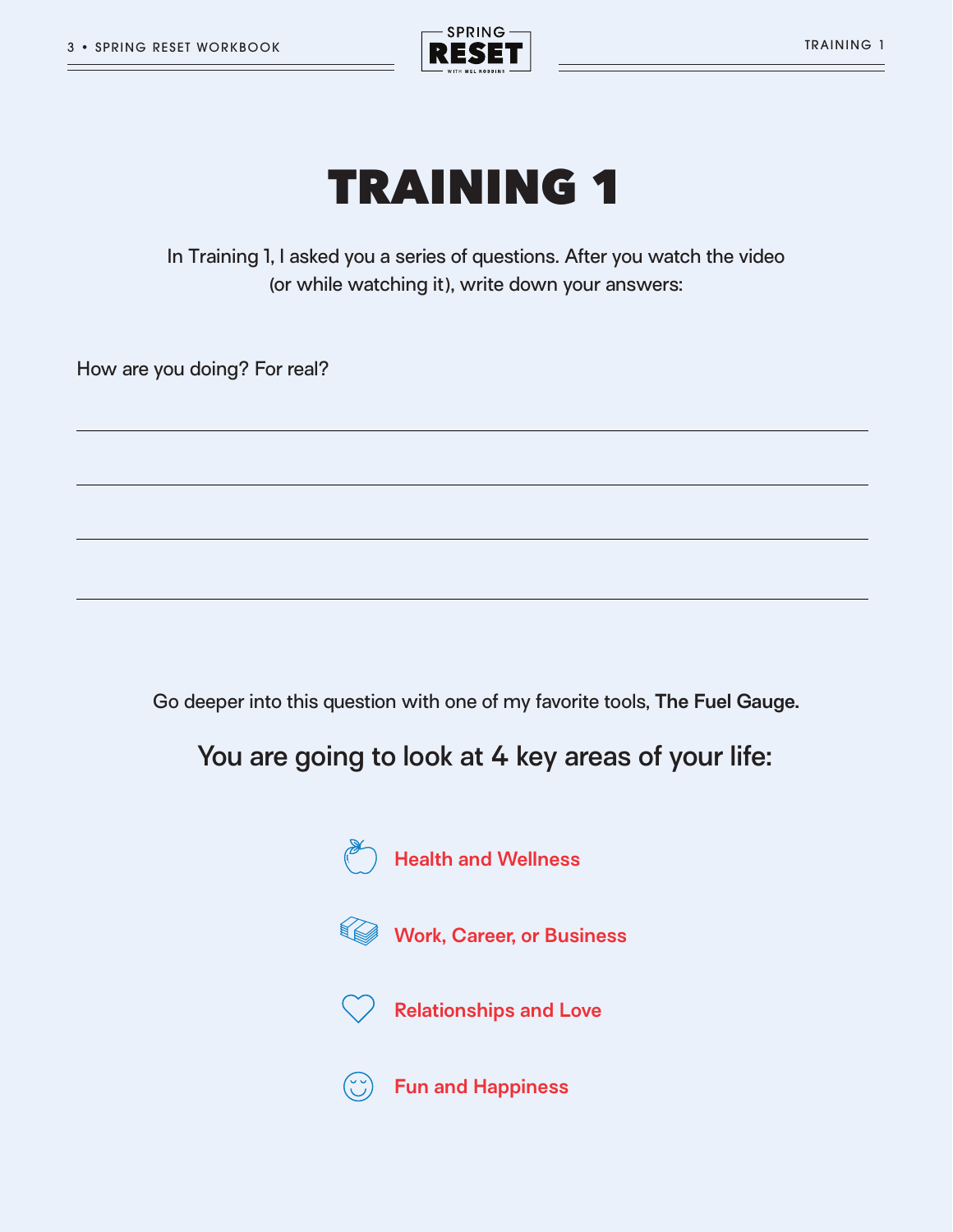

#### **THE MEASUREMENT TOOL YOU'LL BE USING IS…**

#### **EMPTY TANK:**

You feel totally depleted in this area. You struggle with feeling hopeless in this area and could describe yourself as lost and confused. You have no clue how to move forward.

#### **QUARTER TANK:**

In this area, you're feeling depleted. You feel low energy. However, unlike the "Empty Tank," you may know what you should do – you just can't manage to do anything about it. You have an idea of how to move forward and make progress, but you lack the motivation to actually make a change.

#### **HALF TANK:**

This area doesn't bring much energy into your life, but you're in the process of changing that. You're full of desire but lack direction on how to improve this area of your life. You are in the early stages of learning how to make progress. You find yourself depleted when you hit setbacks, but you know that there is a better future waiting for you in this area.

#### **THREE-QUARTERS TANK:**

This area adds energy to your life and makes your life better. You know that you can still make improvements, but you're happy with the progress that you are making. It isn't always perfect, but you feel very satisfied in this area.

#### **FULL TANK:**

Your life in this area totally energizes you. You feel fulfilled. This area of your life is all that you hoped it would be and more. You are excited to wake up and face this part of your day because you know it will fill you with energy and excitement.









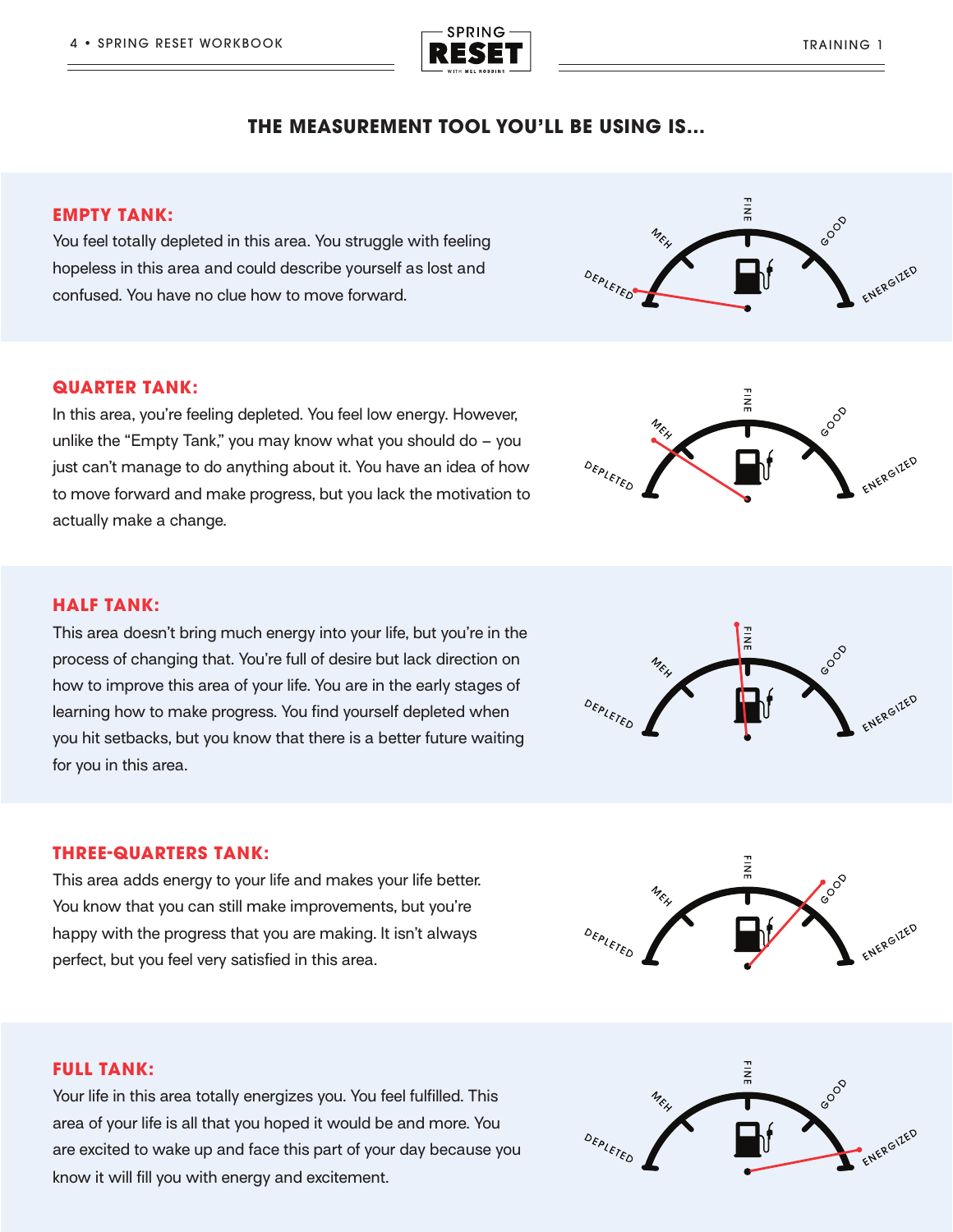

## HEALTH AND WELLNESS

#### How full is your tank in this area of your life?

*(Draw a line or circle to represent how full your tank is)*



In the area of health and wellness, how are you doing?

In the area of health and wellness, what do you want your life to look like?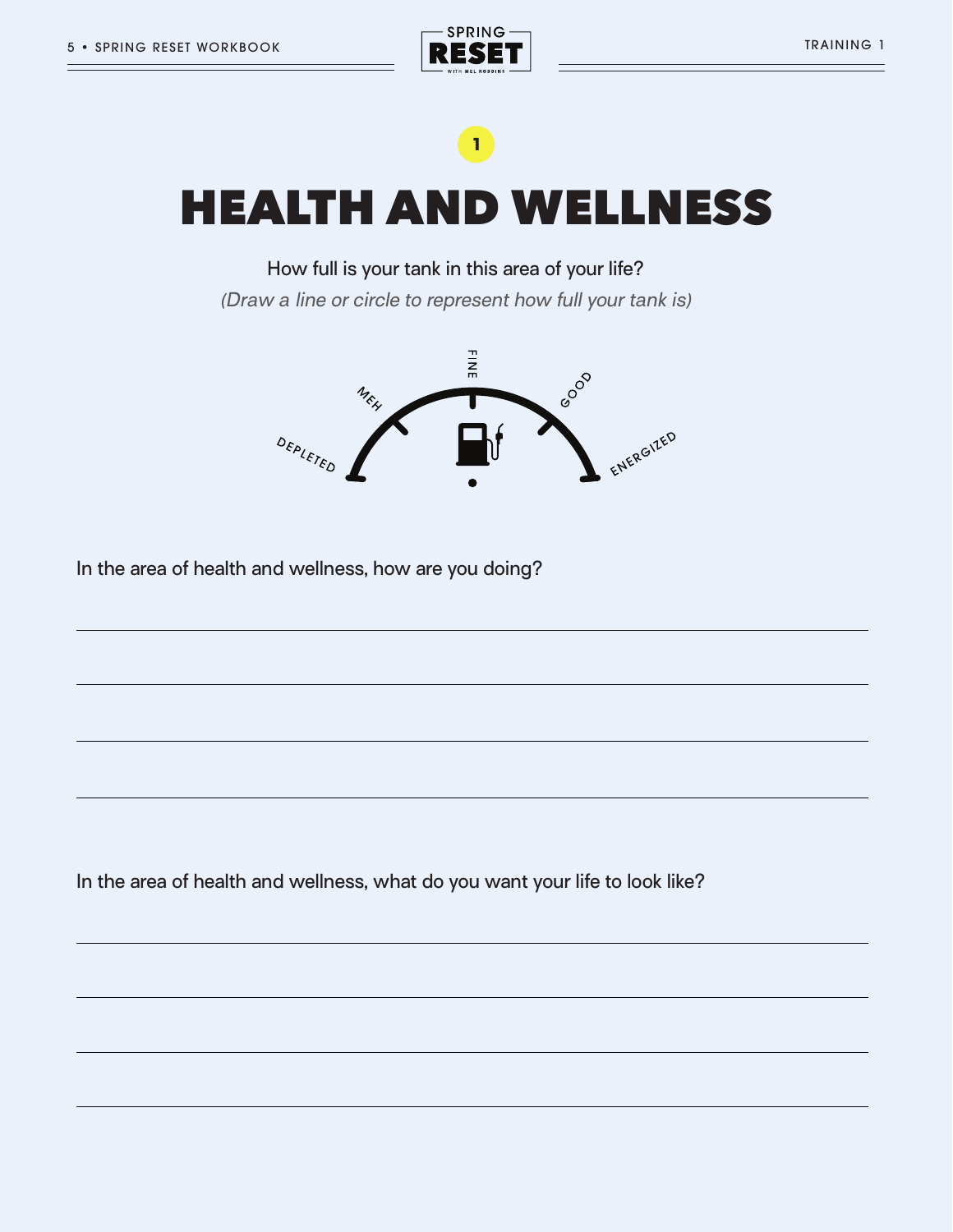

## WORK, CAREER, OR BUSINESS

#### How full is your tank in this area of your life?

*(Draw a line or circle to represent how full your tank is)*



In the area of work, career, and business, how are you doing?

In the area of work, career, and business, what do you want your life to look like?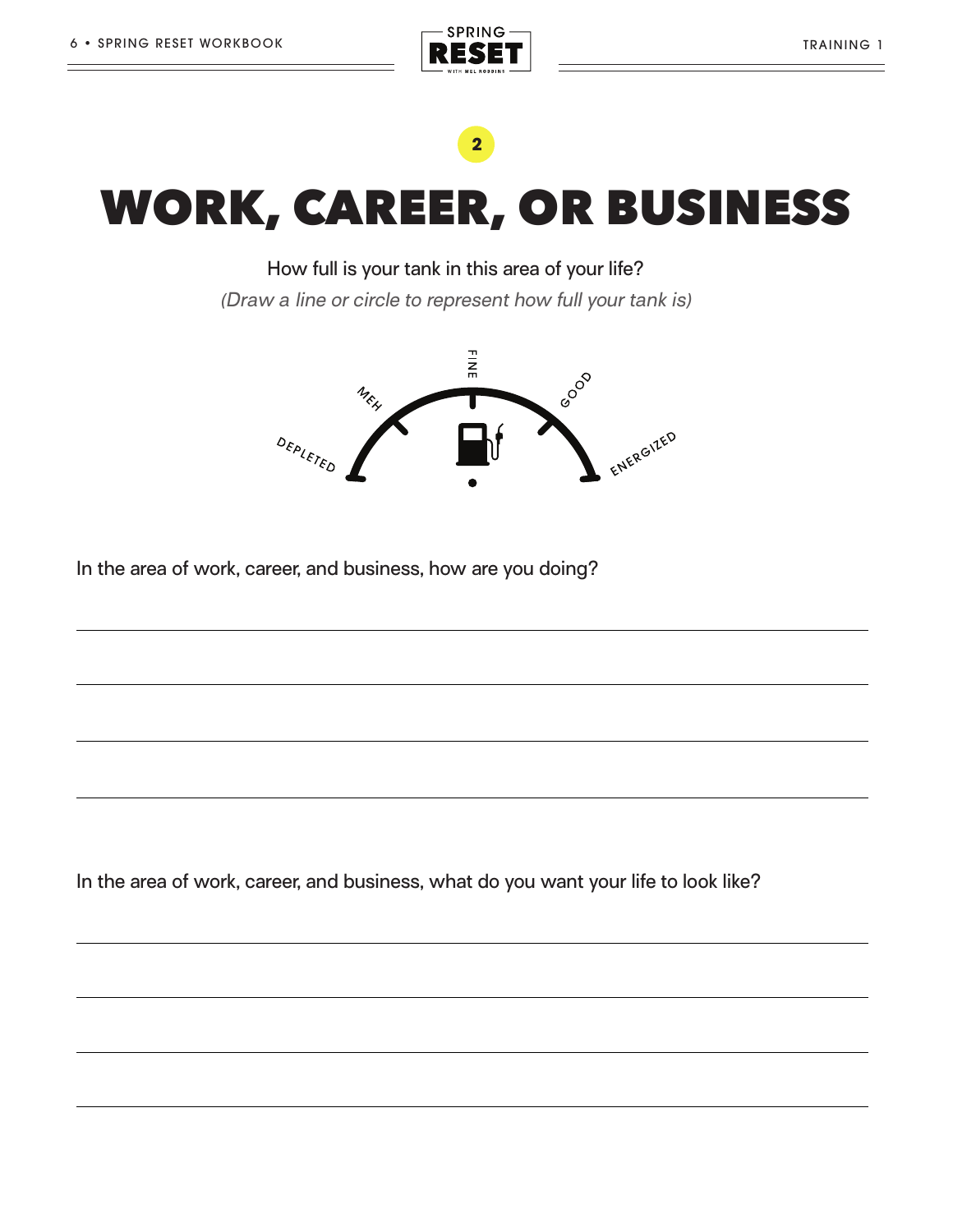

## RELATIONSHIPS AND LOVE

#### How full is your tank in this area of your life?

*(Draw a line or circle to represent how full your tank is)*



In the area of relationships and love, how are you doing?

In the area of relationships and love, what do you want your life to look like?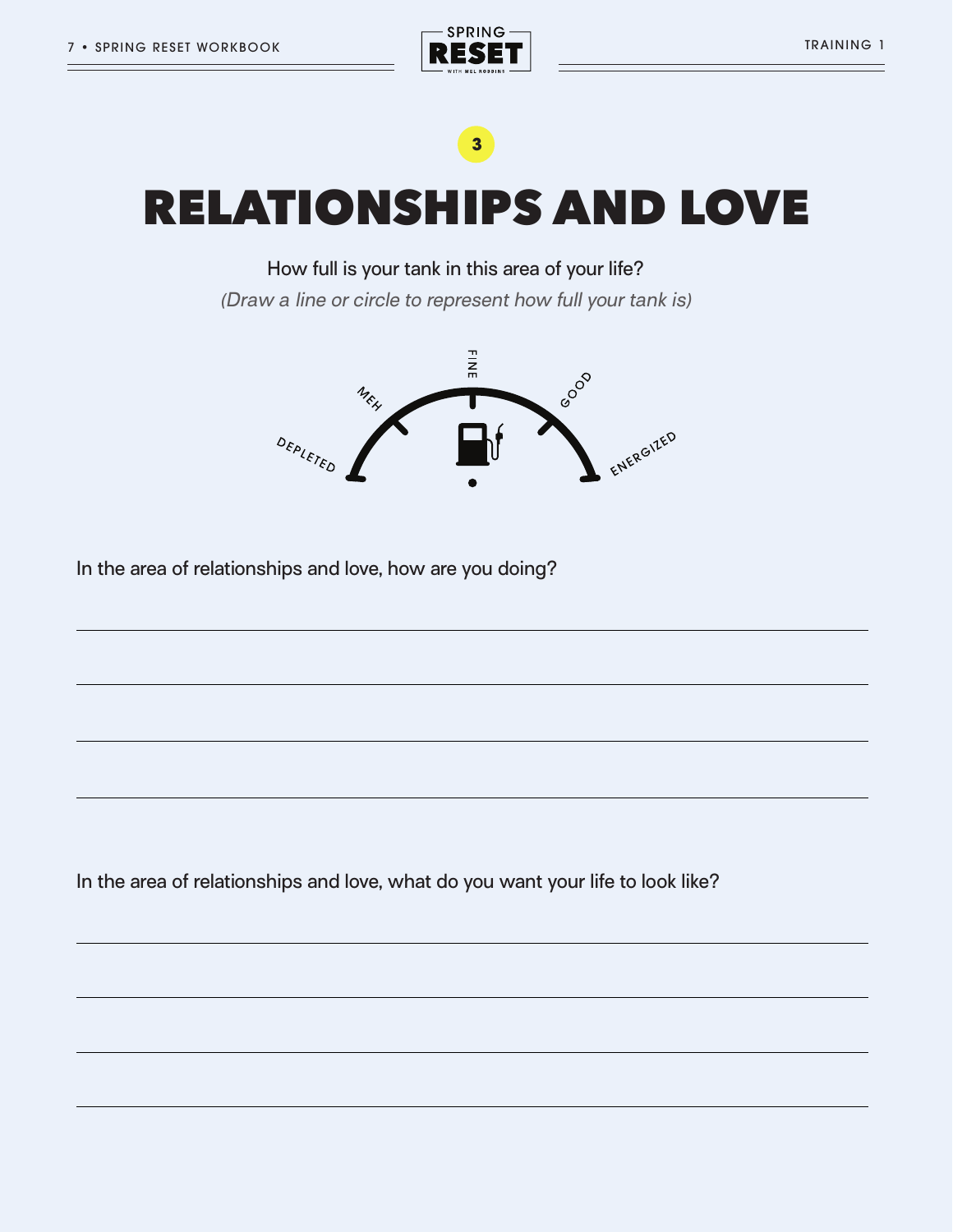

## FUN AND HAPPINESS

#### How full is your tank in this area of your life?

*(Draw a line or circle to represent how full your tank is)*



How full is your tank in this area of your life?

In the area of fun and happiness, how are you doing?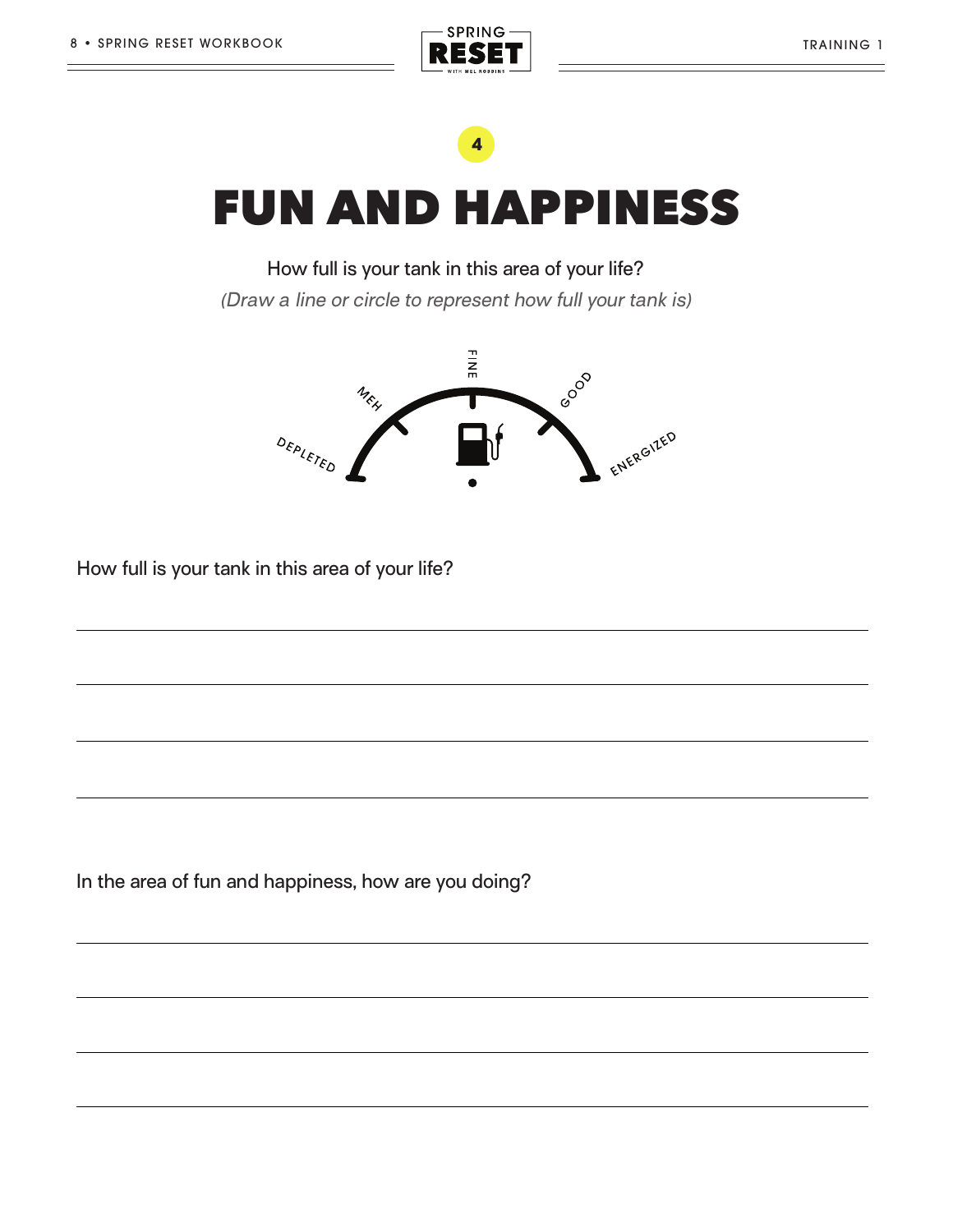

What do you want your life to look like? How do you want to FEEL as you're living your life every day?

And if you're having trouble answering these questions, answer this: What DON'T you want your life to look like?

**I'M PROUD OF YOU FOR FILLING THESE EXERCISES OUT. IN TRAINING #2, YOU'RE GOING TO LEARN HOW TO RAISE YOUR ENERGY AND START TAKING ACTION IN A NEW DIRECTION.**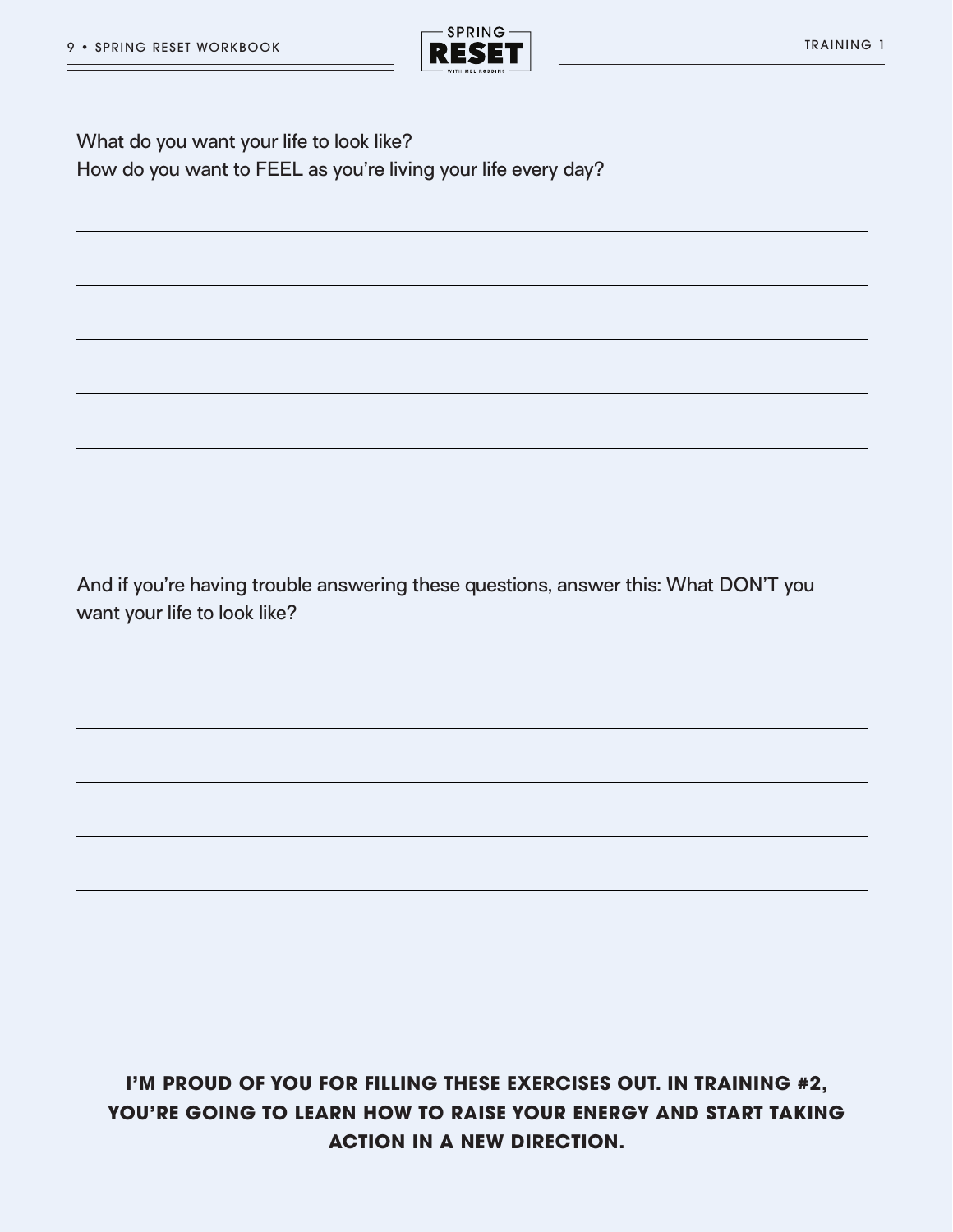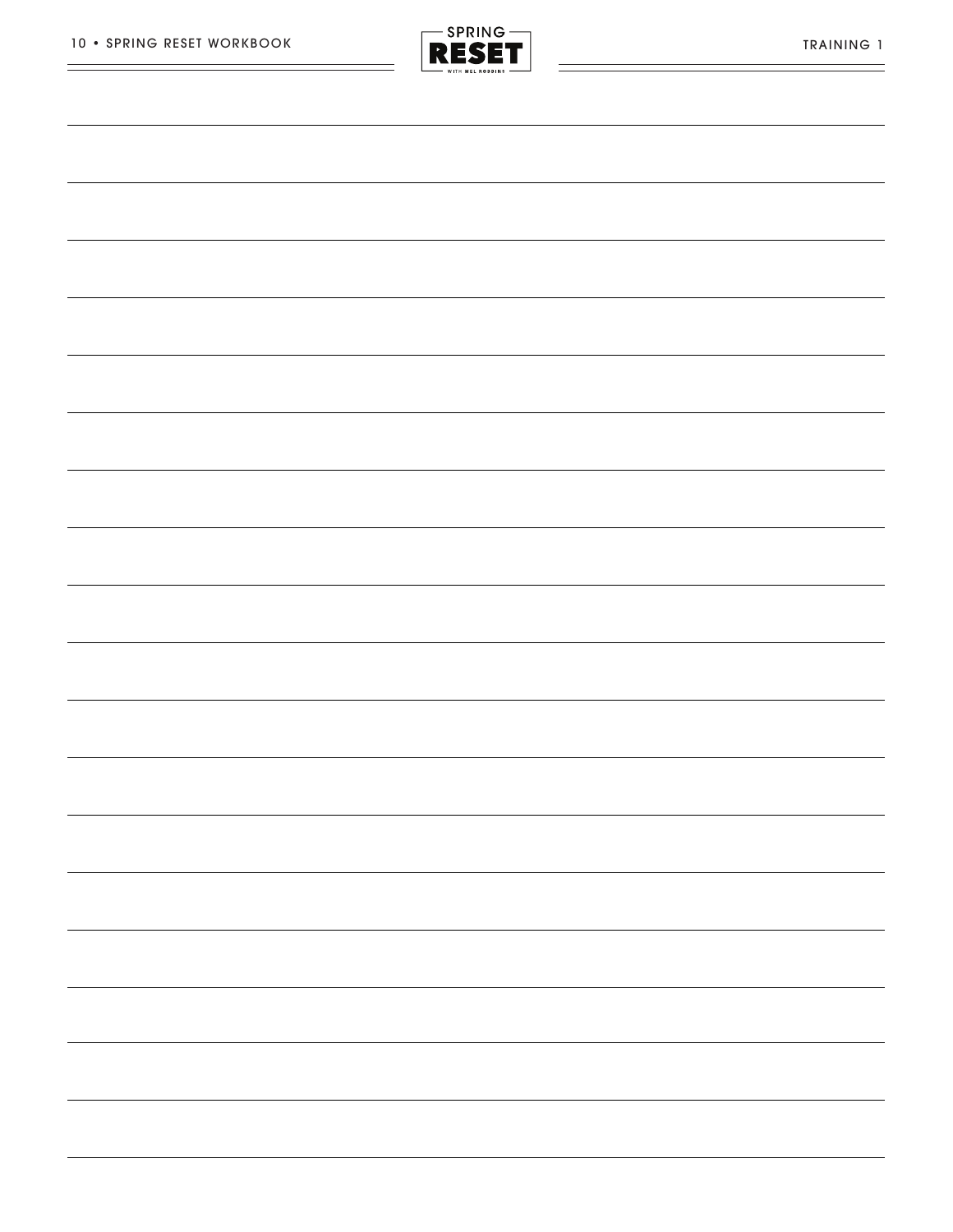

## TRAINING #2

Part of hitting the reset is identifying and stopping what isn't working and deciding which behaviors to continue forward.

Think about the little things you do everyday now. If you keep doing those same small little things every single day, what will your life look like….

In the area of health and wellness: In the area of work, career, and business:  $\overline{\phantom{a}}$ In the area of relationships and love: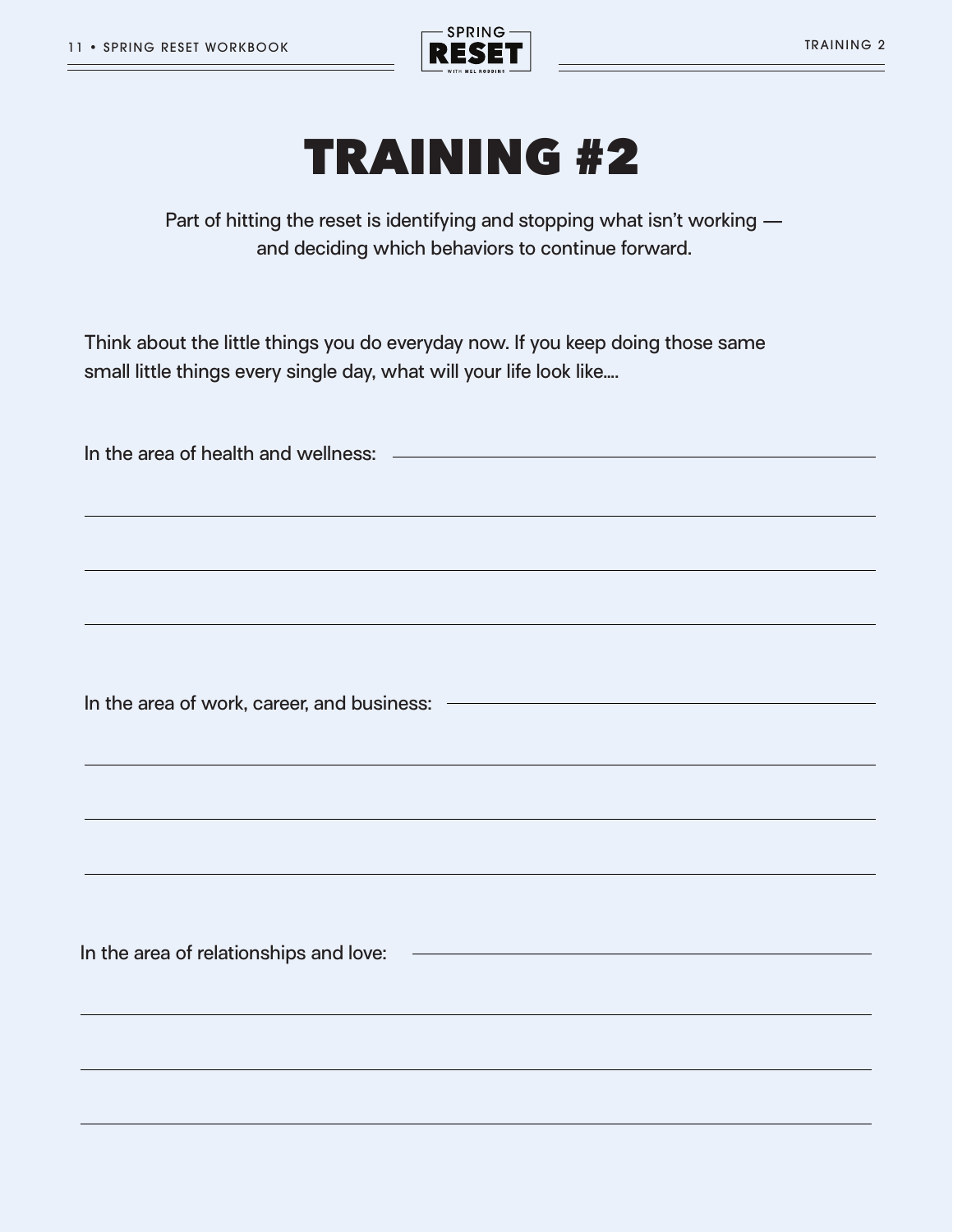

In the area of fun and happiness: –––––––

In which areas do you have good small habits and the little things you do everyday serve you?

Which areas do you need to change the little things you do every day?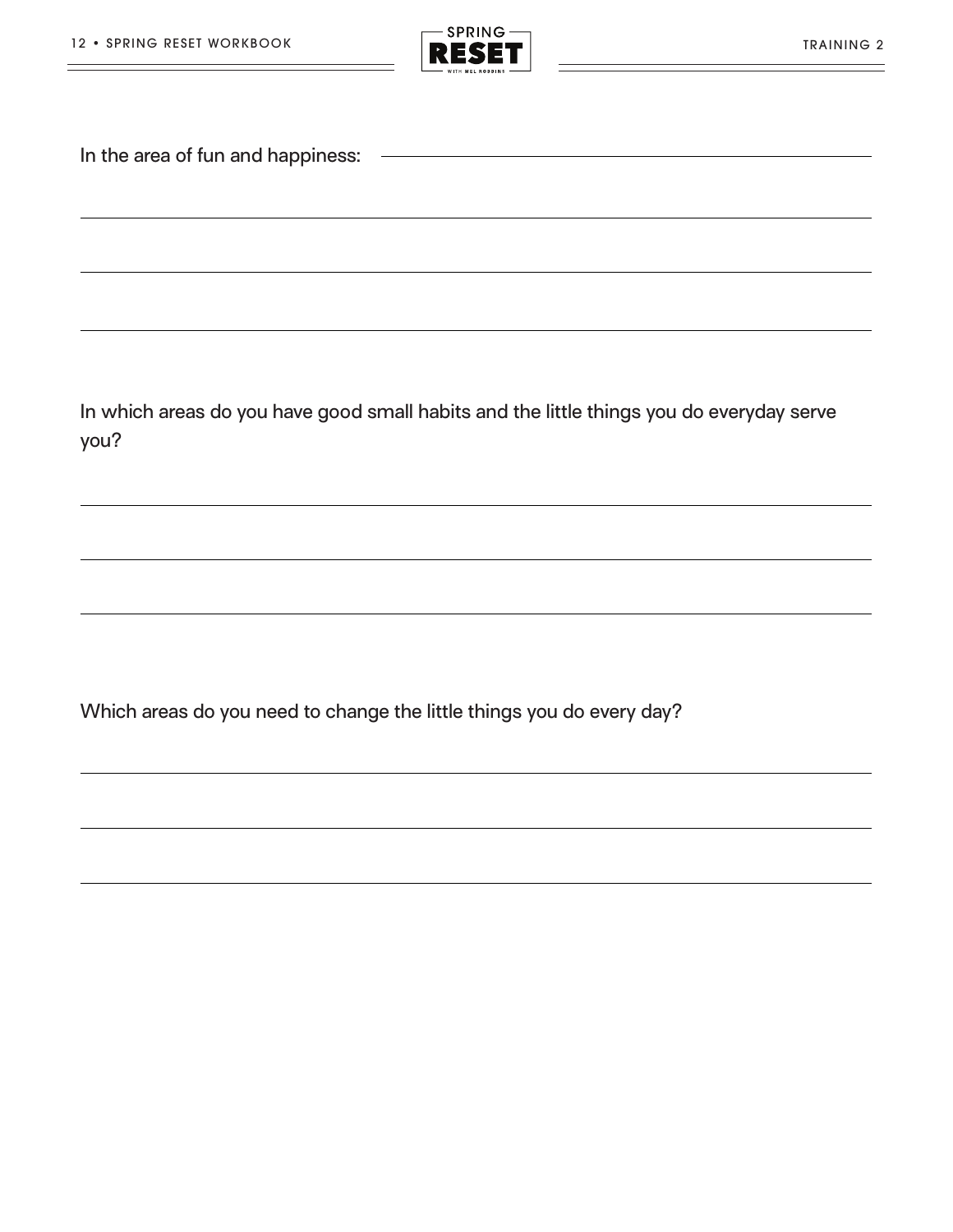



**Just 30 minutes a day on your dreams in one year is the equivalent of 5 work weeks on something that matters**

If you had 5 weeks to focus entirely on yourself and things that matter to you, how would you spend that time?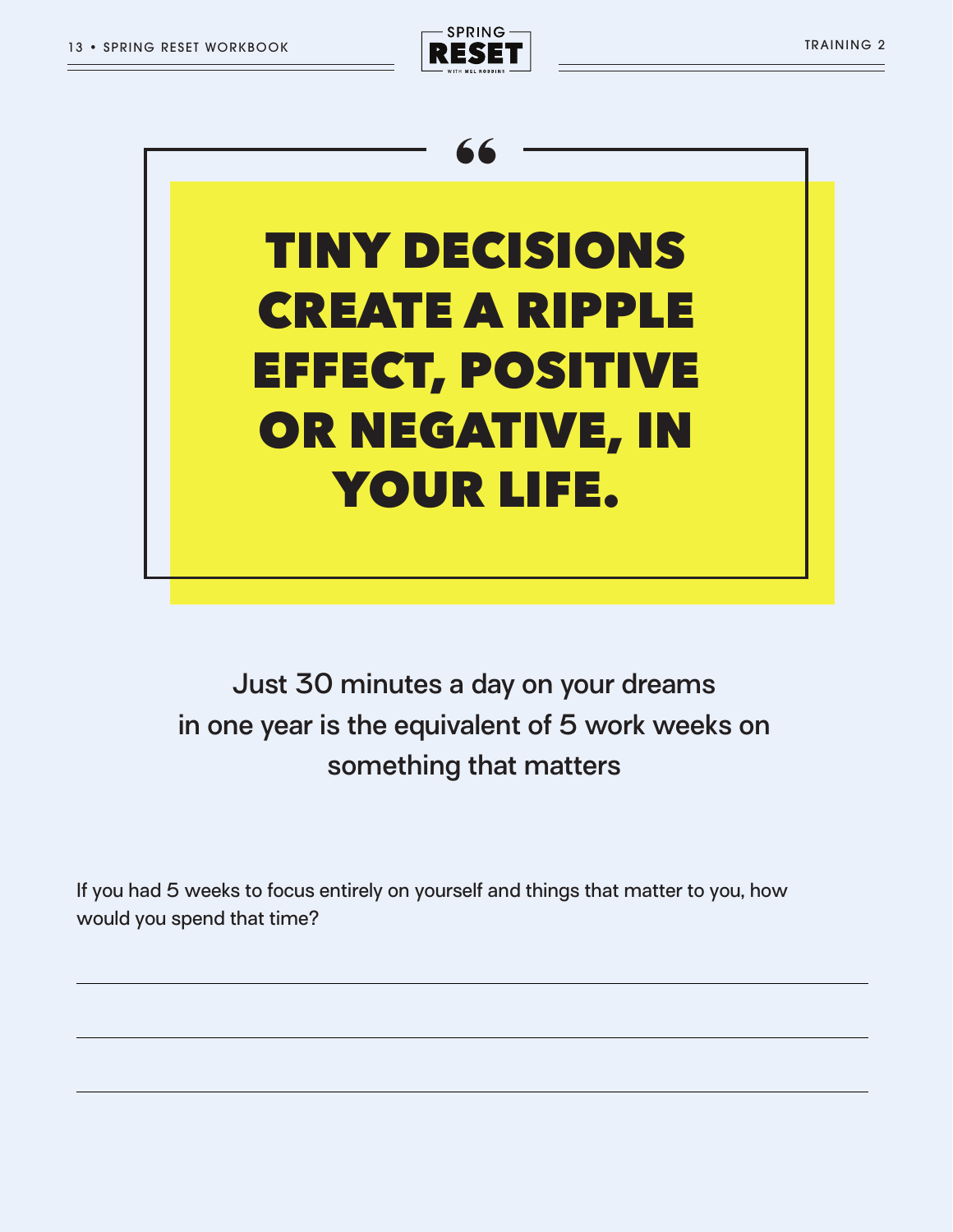

**Now, it's time to identify two actions you will take.**

### **1. HEALTH AND WELLNESS**

How do you want to feel in this area?

Think about a person who feels that way when it comes to their health. What small actions and habits do they do every single day?

*(examples: Goes for a walk. Exercises. Meditates. Eats a healthy diet. Drinks a smoothie every day. Hikes. Cooks. Wakes up early. Practices deep breathing.)*

| <u> 1986 - An Dùbhlachd ann an Dùbhlachd ann an Dùbhlachd ann an Dùbhlachd ann an Dùbhlachd ann an Dùbhlachd ann a</u>   |  |  |
|--------------------------------------------------------------------------------------------------------------------------|--|--|
|                                                                                                                          |  |  |
|                                                                                                                          |  |  |
|                                                                                                                          |  |  |
| <b>E</b> The contract of the contract of the contract of the contract of the contract of the contract of the contract of |  |  |
|                                                                                                                          |  |  |
|                                                                                                                          |  |  |
|                                                                                                                          |  |  |
|                                                                                                                          |  |  |
|                                                                                                                          |  |  |
|                                                                                                                          |  |  |
|                                                                                                                          |  |  |
|                                                                                                                          |  |  |
|                                                                                                                          |  |  |
|                                                                                                                          |  |  |
|                                                                                                                          |  |  |

Which of these tiny actions would you like to add into your life?

### **2. WORK, CAREER, AND BUSINESS**

How do you want to feel in this area?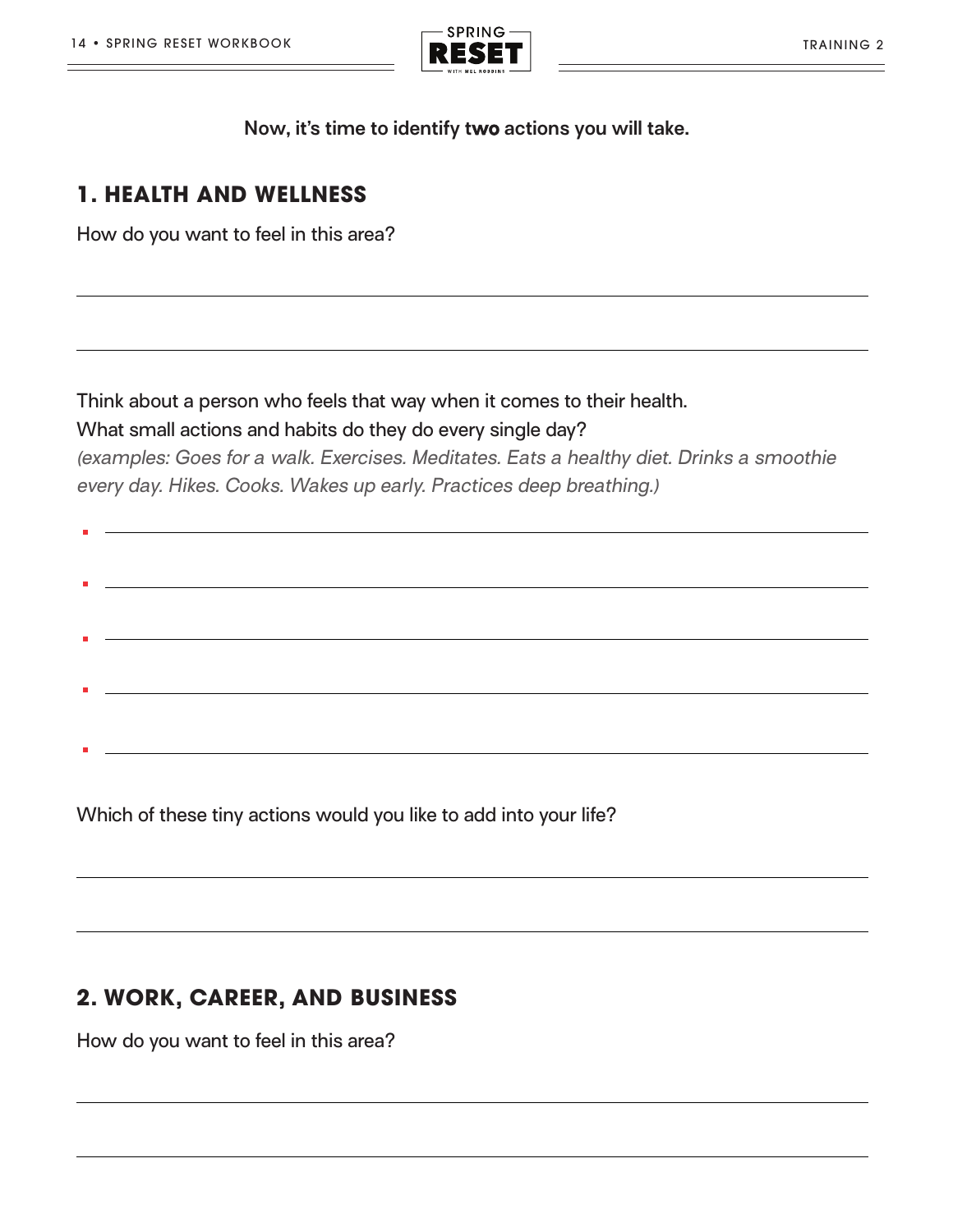

### Think about a person who feels that way when it comes to their work.

#### What small actions and habits do they do every single day?

*(example: Works on what matters. Has good morning routine. Spends 30 minutes a day on a side business. Applies to jobs. Works on their resume. Speaks up at work. Learns new skills. Works on a business plan. Doesn't procrastinate.)*

| <u> Andreas Andreas Andreas Andreas Andreas Andreas Andreas Andreas Andreas Andreas Andreas Andreas Andreas Andreas</u> |
|-------------------------------------------------------------------------------------------------------------------------|
|                                                                                                                         |
|                                                                                                                         |
|                                                                                                                         |
|                                                                                                                         |
|                                                                                                                         |
|                                                                                                                         |
|                                                                                                                         |
| <u> 1989 - Johann Stein, mars an deus Amerikaansk kommunister (</u>                                                     |
|                                                                                                                         |
|                                                                                                                         |
|                                                                                                                         |
|                                                                                                                         |
|                                                                                                                         |
|                                                                                                                         |
|                                                                                                                         |
| <u> Andreas Andreas (andreas Andreas Andreas Andreas Andreas Andreas Andreas Andreas Andreas Andreas Andreas Andr</u>   |
|                                                                                                                         |
|                                                                                                                         |
|                                                                                                                         |
|                                                                                                                         |
|                                                                                                                         |
|                                                                                                                         |
|                                                                                                                         |
| the contract of the contract of the contract of the contract of the contract of the contract of the contract of         |
|                                                                                                                         |
|                                                                                                                         |
|                                                                                                                         |
|                                                                                                                         |
|                                                                                                                         |
|                                                                                                                         |
|                                                                                                                         |
|                                                                                                                         |
| <u> 1989 - Johann John Stoff, deutscher Stoffen und der Stoffen und der Stoffen und der Stoffen und der Stoffen und</u> |
|                                                                                                                         |

Which of these tiny actions would you like to add into your life?

### **3. RELATIONSHIPS AND LOVE**

How do you want to feel in this area?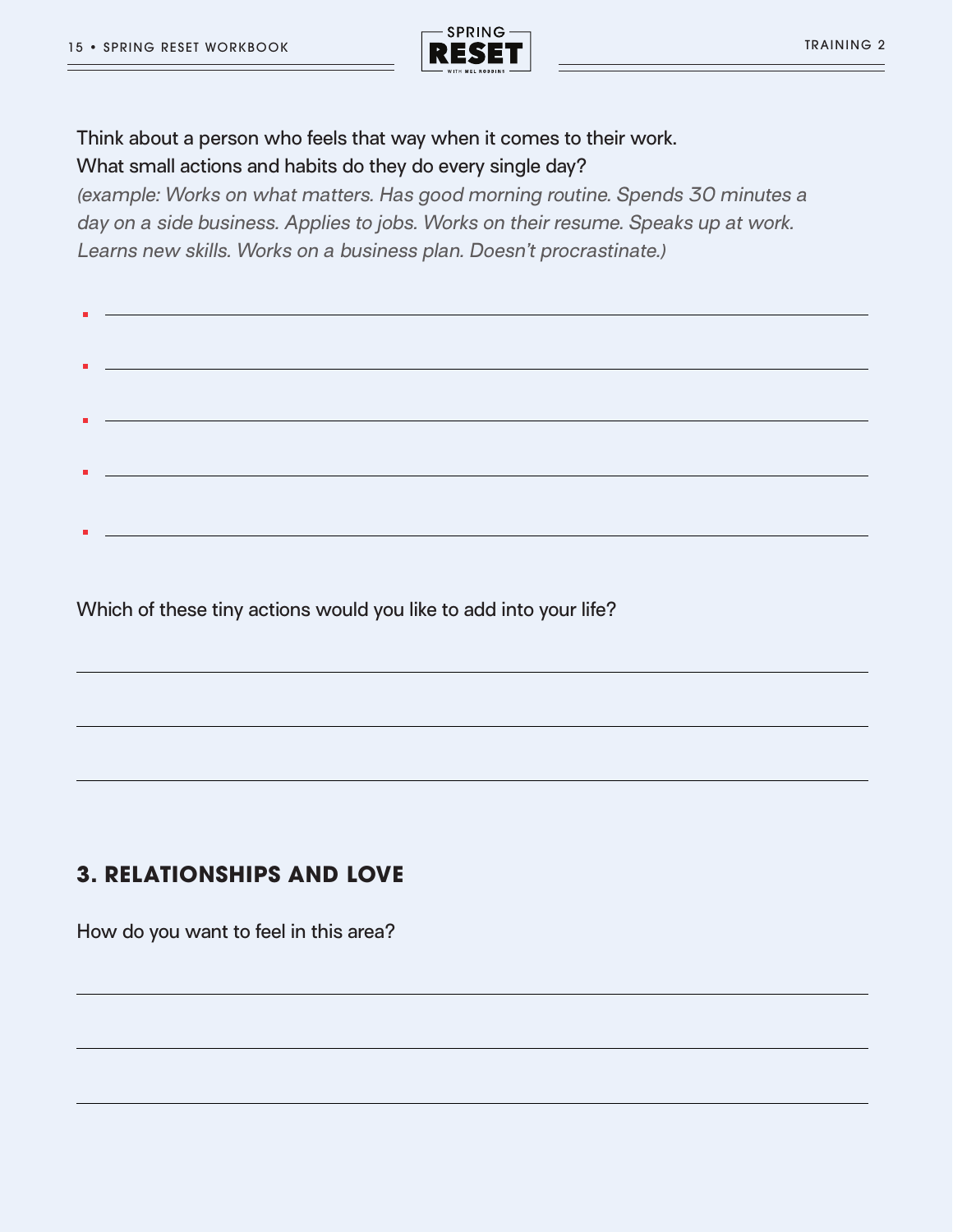

### Think about a person who feels that way when it comes to their relationships. What small actions and habits do they do every single day?

*(example: Reaches out to people. Goes on dates. Is kind to themselves. Cheers people on. Shows up for others. Celebrates their partner. Plans things. Sends video messages.)*

| <u> 1989 - Andrea Santa Andrea Andrea Andrea Andrea Andrea Andrea Andrea Andrea Andrea Andrea Andrea Andrea Andr</u>  |
|-----------------------------------------------------------------------------------------------------------------------|
|                                                                                                                       |
|                                                                                                                       |
|                                                                                                                       |
|                                                                                                                       |
|                                                                                                                       |
|                                                                                                                       |
|                                                                                                                       |
|                                                                                                                       |
|                                                                                                                       |
| and the control of the control of the control of the control of the control of the control of the control of the      |
|                                                                                                                       |
|                                                                                                                       |
|                                                                                                                       |
|                                                                                                                       |
|                                                                                                                       |
|                                                                                                                       |
|                                                                                                                       |
|                                                                                                                       |
| <u> 1989 - Johann Barbara, martxa alemaniar arg</u>                                                                   |
|                                                                                                                       |
|                                                                                                                       |
|                                                                                                                       |
|                                                                                                                       |
|                                                                                                                       |
|                                                                                                                       |
|                                                                                                                       |
|                                                                                                                       |
|                                                                                                                       |
| <u> 1989 - Johann Stoff, amerikansk politiker (d. 1989)</u>                                                           |
|                                                                                                                       |
|                                                                                                                       |
|                                                                                                                       |
|                                                                                                                       |
|                                                                                                                       |
|                                                                                                                       |
|                                                                                                                       |
|                                                                                                                       |
|                                                                                                                       |
|                                                                                                                       |
| <u> 1989 - Johann Stein, marwolaethau a bhann an t-Amhair Aonaichte ann an t-Amhair Aonaichte ann an t-Amhair Aon</u> |
|                                                                                                                       |

Which of these tiny actions would you like to add into your life?

### **4. FUN AND HAPPINESS**

How do you want to feel in this area?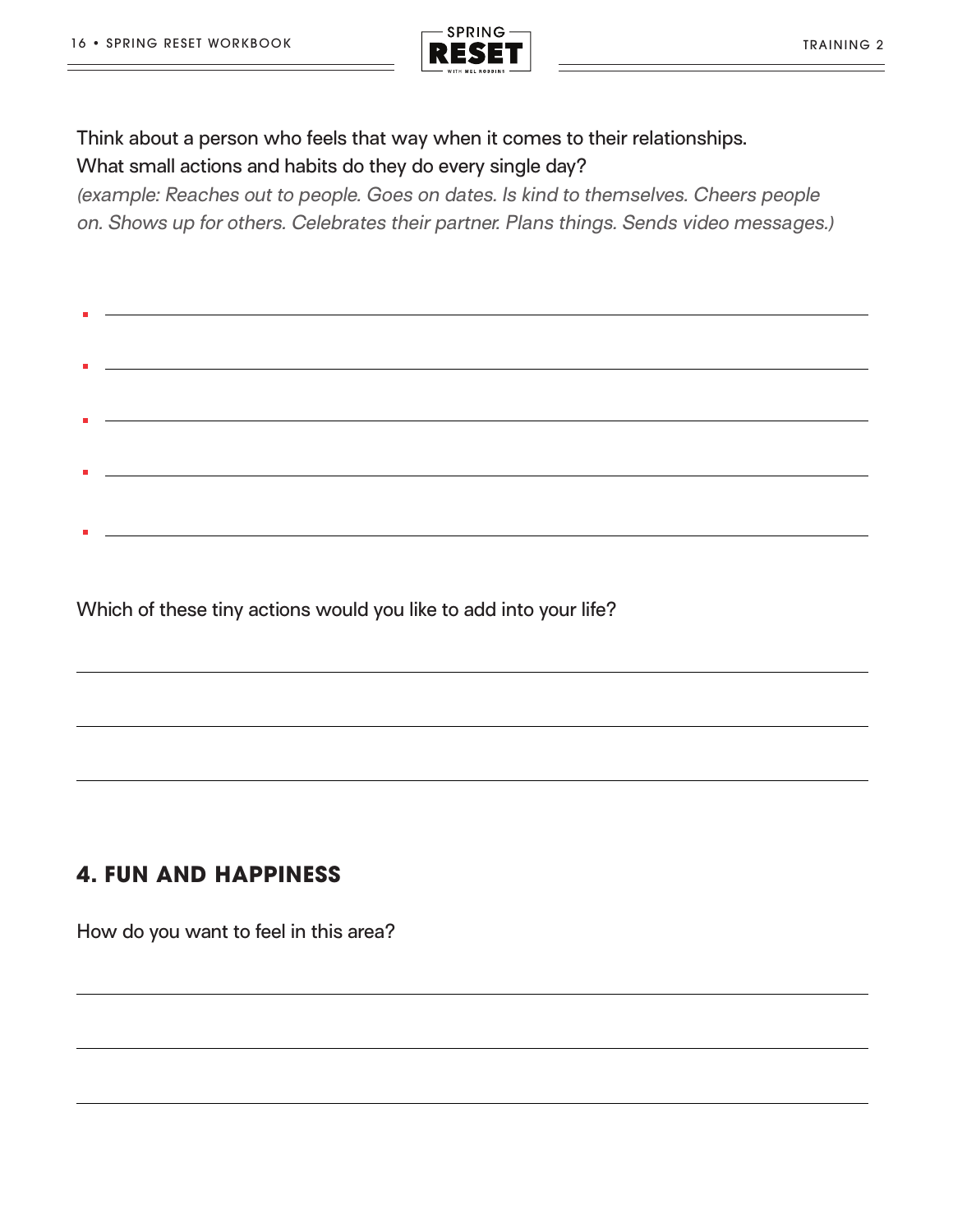

#### Think about a person who feels that way when it comes to their happiness. What small actions and habits do they do every single day?

*(example: Laughs every day. Dances. Tries new things. Hangs out with friends. Does random acts of kindness. Plays sports or games. Volunteers. Has artistic hobbies. Journals. Savors little moments.)*

|   | <u> 1980 - Andrea Andrea Andrea Andrea Andrea Andrea Andrea Andrea Andrea Andrea Andrea Andrea Andrea Andrea Andr</u>                                                                                                                |
|---|--------------------------------------------------------------------------------------------------------------------------------------------------------------------------------------------------------------------------------------|
|   |                                                                                                                                                                                                                                      |
|   |                                                                                                                                                                                                                                      |
|   |                                                                                                                                                                                                                                      |
|   |                                                                                                                                                                                                                                      |
|   |                                                                                                                                                                                                                                      |
|   |                                                                                                                                                                                                                                      |
|   |                                                                                                                                                                                                                                      |
|   |                                                                                                                                                                                                                                      |
| п | <u> 1989 - Andrea Stadt Britain, amerikansk politik (</u>                                                                                                                                                                            |
|   |                                                                                                                                                                                                                                      |
|   |                                                                                                                                                                                                                                      |
|   |                                                                                                                                                                                                                                      |
|   |                                                                                                                                                                                                                                      |
|   |                                                                                                                                                                                                                                      |
|   |                                                                                                                                                                                                                                      |
|   |                                                                                                                                                                                                                                      |
|   |                                                                                                                                                                                                                                      |
|   |                                                                                                                                                                                                                                      |
|   | $\blacksquare$ . The contract of the contract of the contract of the contract of the contract of the contract of the contract of the contract of the contract of the contract of the contract of the contract of the contract of the |
|   |                                                                                                                                                                                                                                      |
|   |                                                                                                                                                                                                                                      |
|   |                                                                                                                                                                                                                                      |
|   |                                                                                                                                                                                                                                      |
|   |                                                                                                                                                                                                                                      |
|   |                                                                                                                                                                                                                                      |
|   |                                                                                                                                                                                                                                      |
|   | <u> 1980 - Johann Barn, fransk politik (f. 1980)</u>                                                                                                                                                                                 |
|   |                                                                                                                                                                                                                                      |
|   |                                                                                                                                                                                                                                      |
|   |                                                                                                                                                                                                                                      |
|   |                                                                                                                                                                                                                                      |
|   |                                                                                                                                                                                                                                      |
|   |                                                                                                                                                                                                                                      |
|   |                                                                                                                                                                                                                                      |
|   |                                                                                                                                                                                                                                      |
|   | <u> 1989 - Andrea Stadt, fransk politiker (d. 1989)</u>                                                                                                                                                                              |
|   |                                                                                                                                                                                                                                      |
|   |                                                                                                                                                                                                                                      |

Which of these tiny actions would you like to add into your life?

# YOU DID IT!

#### **I'M SO PROUD OF YOU FOR COMPLETING THE EXERCISES FOR TRAINING #2.**

Share in the comments what you're learning, and I'll see you back soon for Training #3!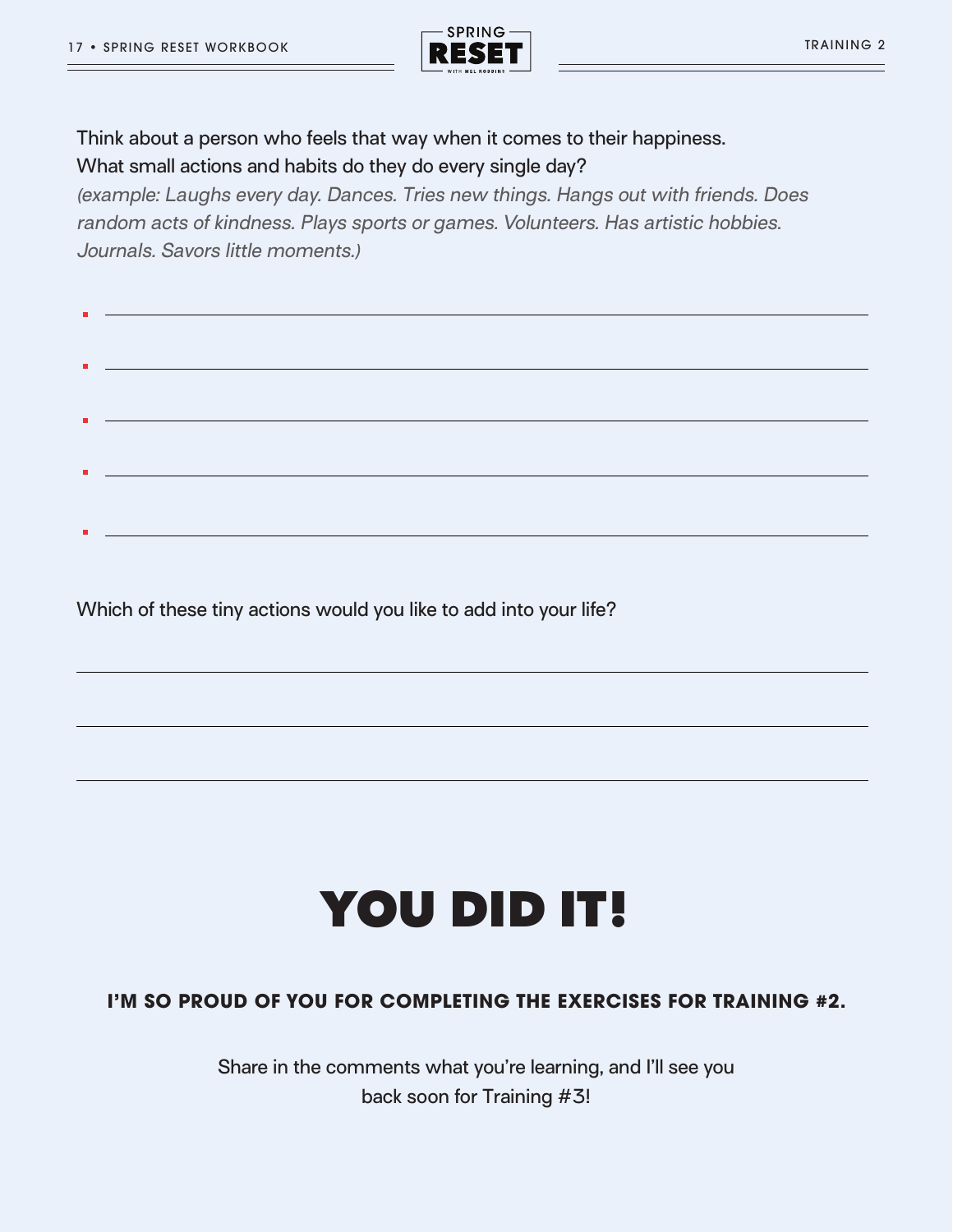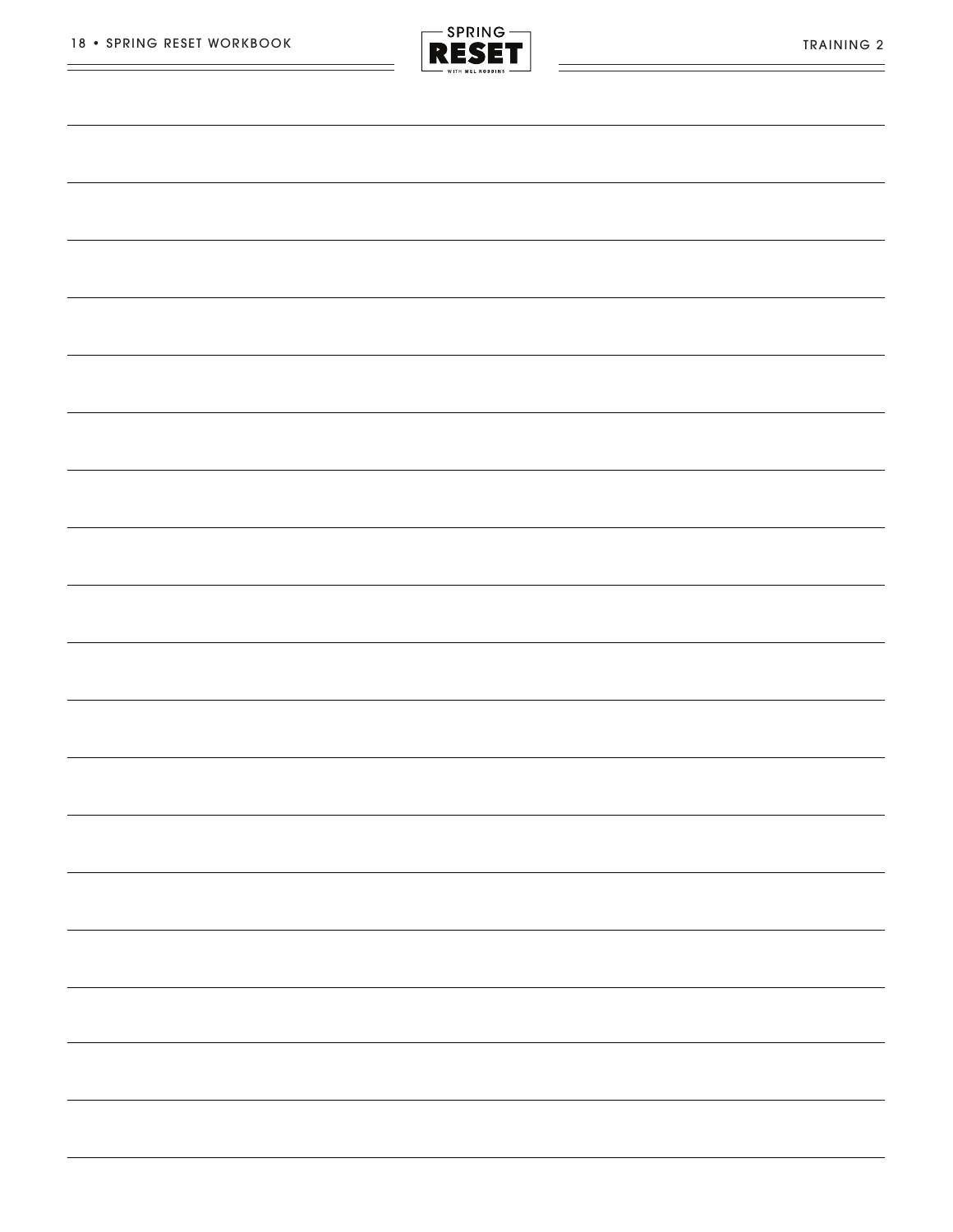

#### **WELCOME TO TRAINING #3!**

In this video, you learned about the 3 important elements of behavior change.

## FIRST: ACTION

#### **COMPLETE THIS EXERCISE:**

Think of a time you were really happy What did your life look like? What small actions did you take?

Let's talk about right now. What does your week look like? What small actions do you take each day?

Great. Now you have a road map forward. You already know what to do.

**Circle the small actions that you once took that you'd like to take again.**

As you learned in the video, your feelings are what keep you from taking these actions. That's why you need…..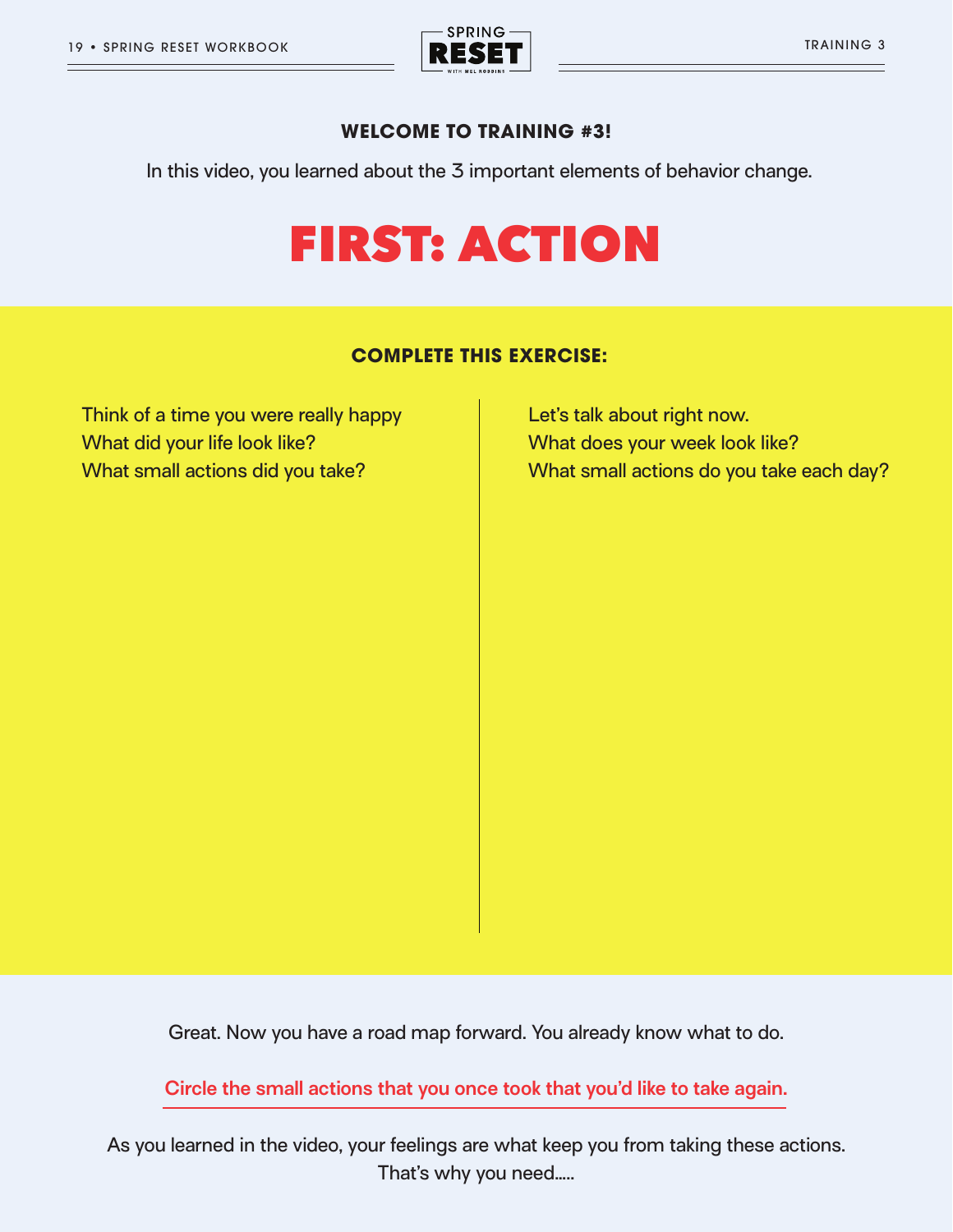

## SECOND: YOU NEED SIMPLE SYSTEMS

#### **THIS IS HOW YOU "MAKE IT EASIER."**

What is one small action you would like to take?

How could you "make it easier?"

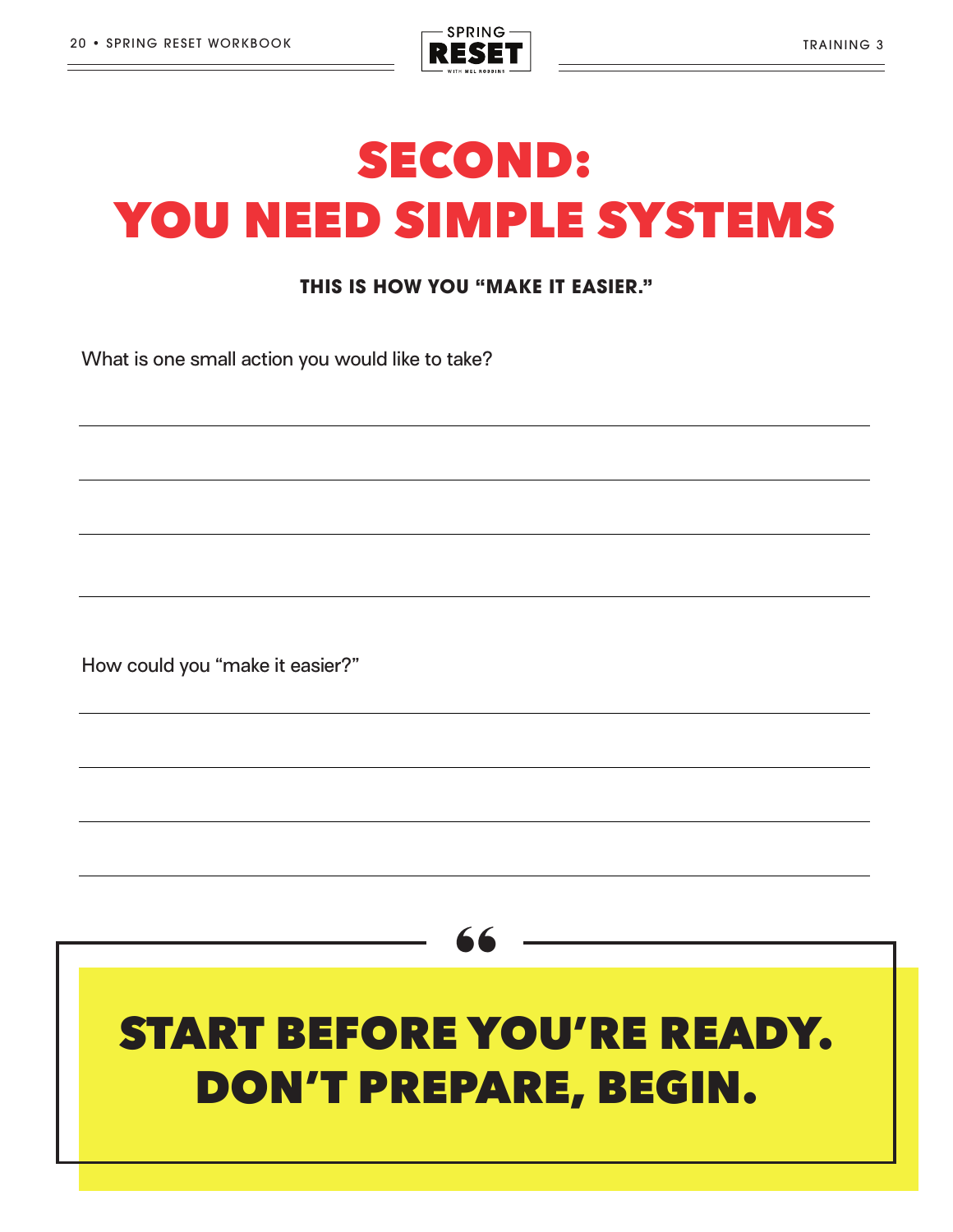

## THIRD: YOU NEED SUPPORT.

Who in your life is a positive influence to help you make changes?

*Note: these can be people you know in person, or from books, videos, and courses:*

What supportive communities do you know of that can help you reset and launch your new chapter?

> I'd love to be part of your support team. Hopefully you've felt that in this training series – and I'm always here for you online.

Xo, Mel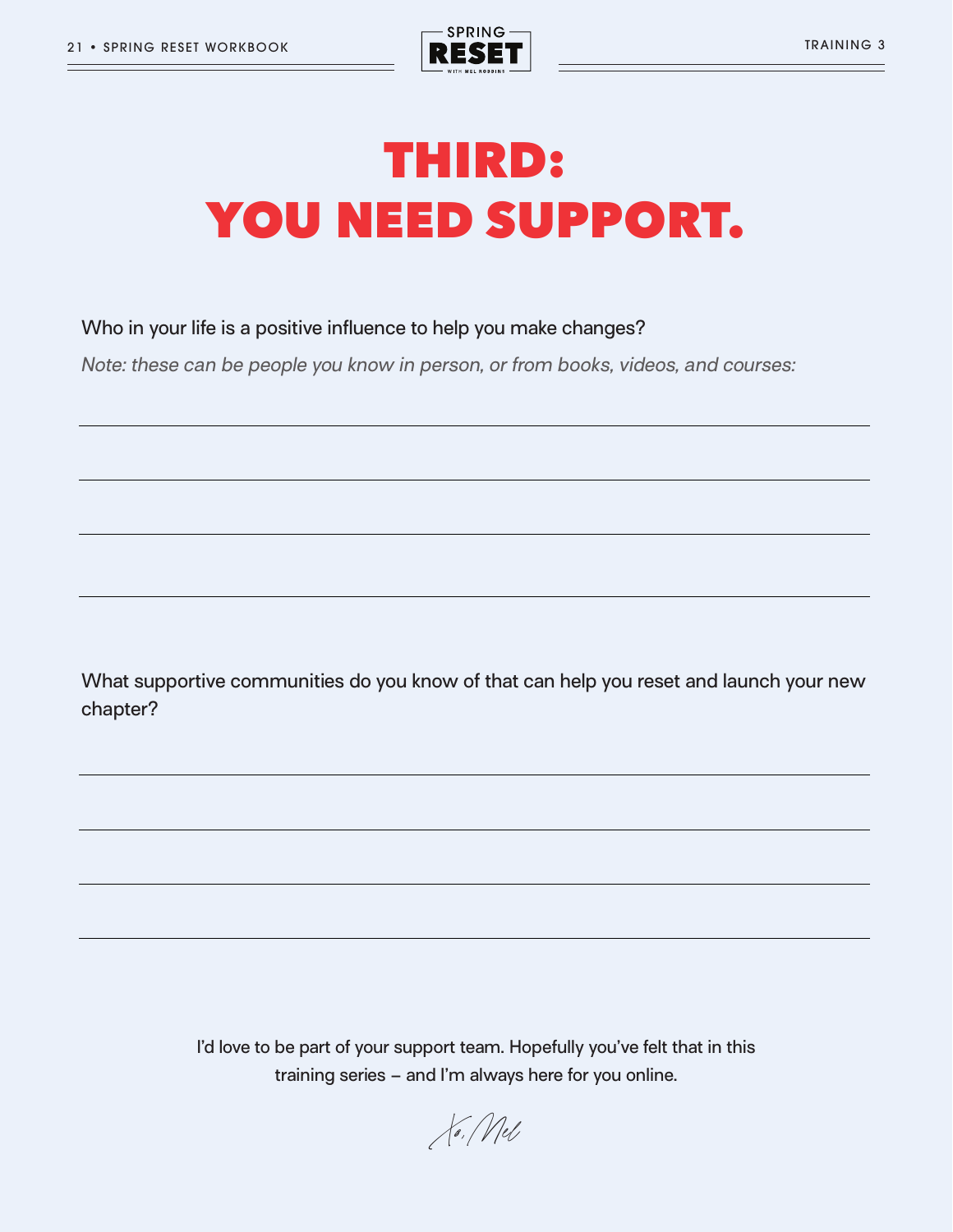Ξ

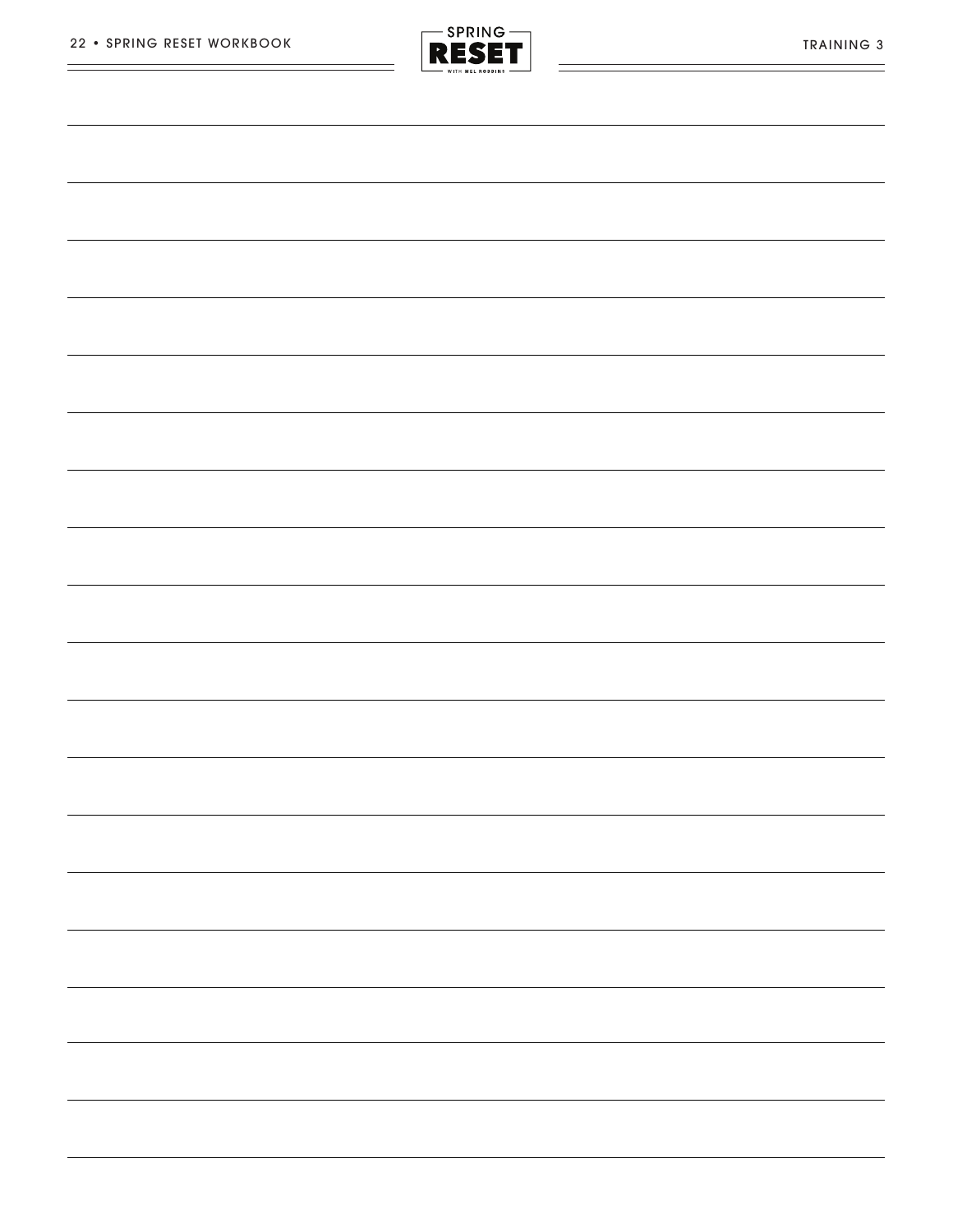$\equiv$